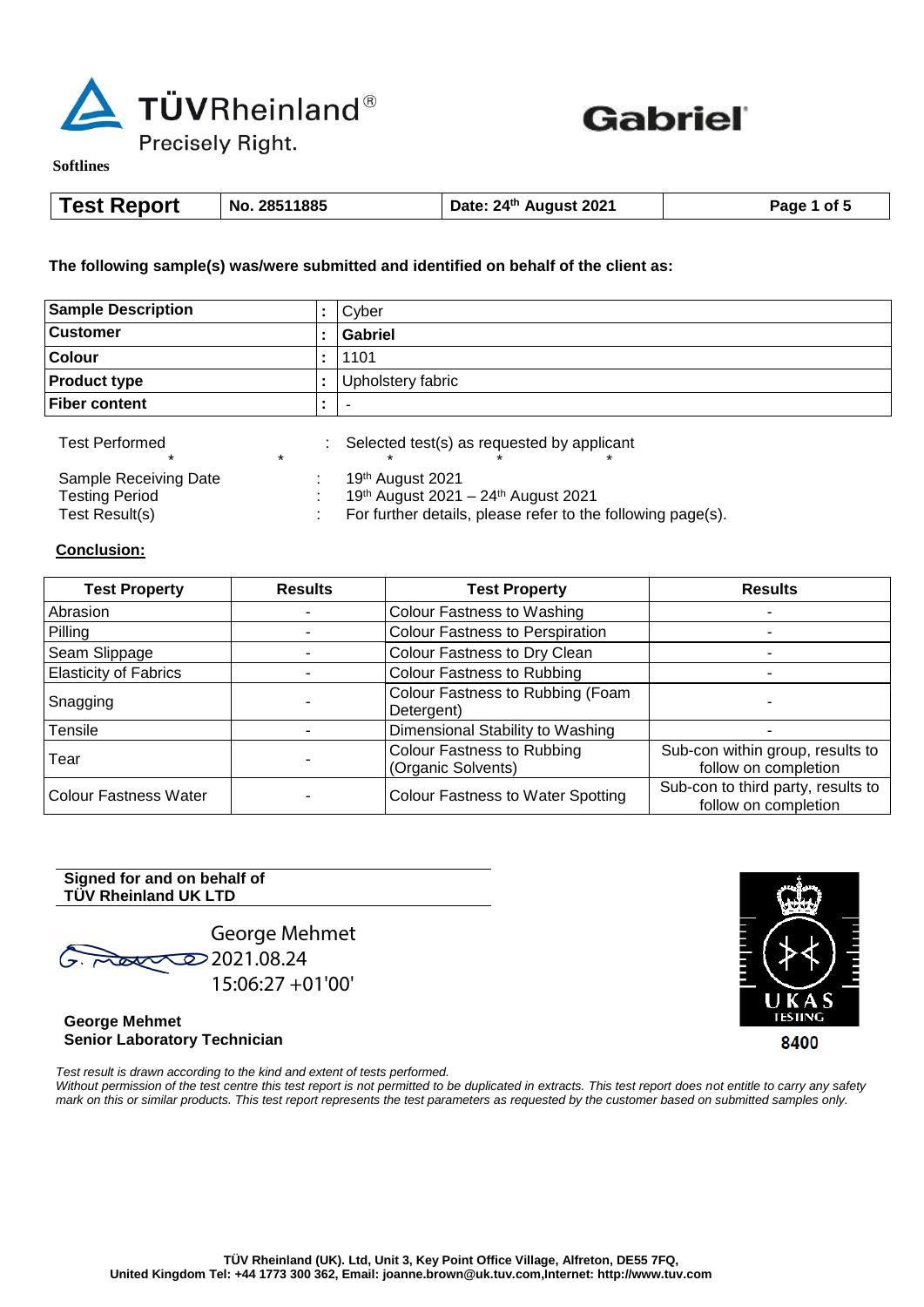



 $\overline{\phantom{a}}$ 

**Softlines** 

 $\mathsf{l}$ 

| <b>Test Report</b> | No. 28511885 | Date: 24 <sup>th</sup> August 2021 | Page 2 of 5 |
|--------------------|--------------|------------------------------------|-------------|
|--------------------|--------------|------------------------------------|-------------|

**Results:**

| <b>Abrasion Resistance</b>                                                                                                                                                       |            |  |                                     |                   | (BS EN ISO 12947-2:2016/AC:2006 according to BS EN 14465); Martindale Wear & Abrasion Tester; 12 kPa Pressure)                                                                                                                                                                                                                                                                  |
|----------------------------------------------------------------------------------------------------------------------------------------------------------------------------------|------------|--|-------------------------------------|-------------------|---------------------------------------------------------------------------------------------------------------------------------------------------------------------------------------------------------------------------------------------------------------------------------------------------------------------------------------------------------------------------------|
| <b>Result</b>                                                                                                                                                                    |            |  |                                     |                   |                                                                                                                                                                                                                                                                                                                                                                                 |
|                                                                                                                                                                                  | Specimen 1 |  |                                     | <b>Specimen 2</b> | Specimen 3                                                                                                                                                                                                                                                                                                                                                                      |
| End point reached,<br>three thread<br>breakdown                                                                                                                                  | 120,000    |  |                                     | 120,000           | 120,000                                                                                                                                                                                                                                                                                                                                                                         |
| Overall result                                                                                                                                                                   |            |  |                                     | 120,000           |                                                                                                                                                                                                                                                                                                                                                                                 |
| Colour Change<br>At 3000 (rubs)<br>Remarks: Grey Scale Rating is based on the step scale of 1 to 5, where 1 is bad and 5 is good<br>Observation Technique: 40 fold magnification | 5          |  |                                     | $\sqrt{5}$        | 5                                                                                                                                                                                                                                                                                                                                                                               |
| fabric)<br>No cleansing required                                                                                                                                                 |            |  |                                     |                   | (BS EN ISO 12945-2:2020; Martindale Abrasion & Pilling Tester; Total Load Applied 415g, tested against wool abradent<br><b>Average Result</b>                                                                                                                                                                                                                                   |
| After 2000 Rubs<br>Rating                                                                                                                                                        |            |  | Fuzzing 5<br>Pilling 5<br>Matting 5 |                   |                                                                                                                                                                                                                                                                                                                                                                                 |
| Fuzzing 5<br>After 5000 Rubs<br>Pilling 4-5<br>Rating<br>Matting 5                                                                                                               |            |  |                                     |                   |                                                                                                                                                                                                                                                                                                                                                                                 |
| <b>Remarks: Pilling Rating</b><br>5 - No change<br>4 - Slight surface fuzzing and/or partially formed pills<br>surface                                                           |            |  |                                     |                   | 3 - Moderate surface fuzzing and/or moderate pilling. Pills of varying size and density partially covering the specimen<br>2 - Distinct fuzzing and/or distinct pilling. Pills of varying size and density covering a large proportion of the specimen<br>1 - Dense surface and/or severe pilling. Pills of varying size and density covering the whole of the specimen surface |
| <b>Seam Slippage</b><br>(BS EN ISO 13936-2:2004)                                                                                                                                 |            |  |                                     |                   |                                                                                                                                                                                                                                                                                                                                                                                 |
| <b>Sample</b>                                                                                                                                                                    |            |  |                                     | <b>Result</b>     |                                                                                                                                                                                                                                                                                                                                                                                 |
| Warp                                                                                                                                                                             |            |  |                                     | 1.4mm             |                                                                                                                                                                                                                                                                                                                                                                                 |
|                                                                                                                                                                                  |            |  |                                     |                   |                                                                                                                                                                                                                                                                                                                                                                                 |

| <b>Elasticity of fabrics</b>    |
|---------------------------------|
| (BS EN ISO 14704-1) (Withdrawn) |
| Strip sample                    |
|                                 |

Weft 1.6mm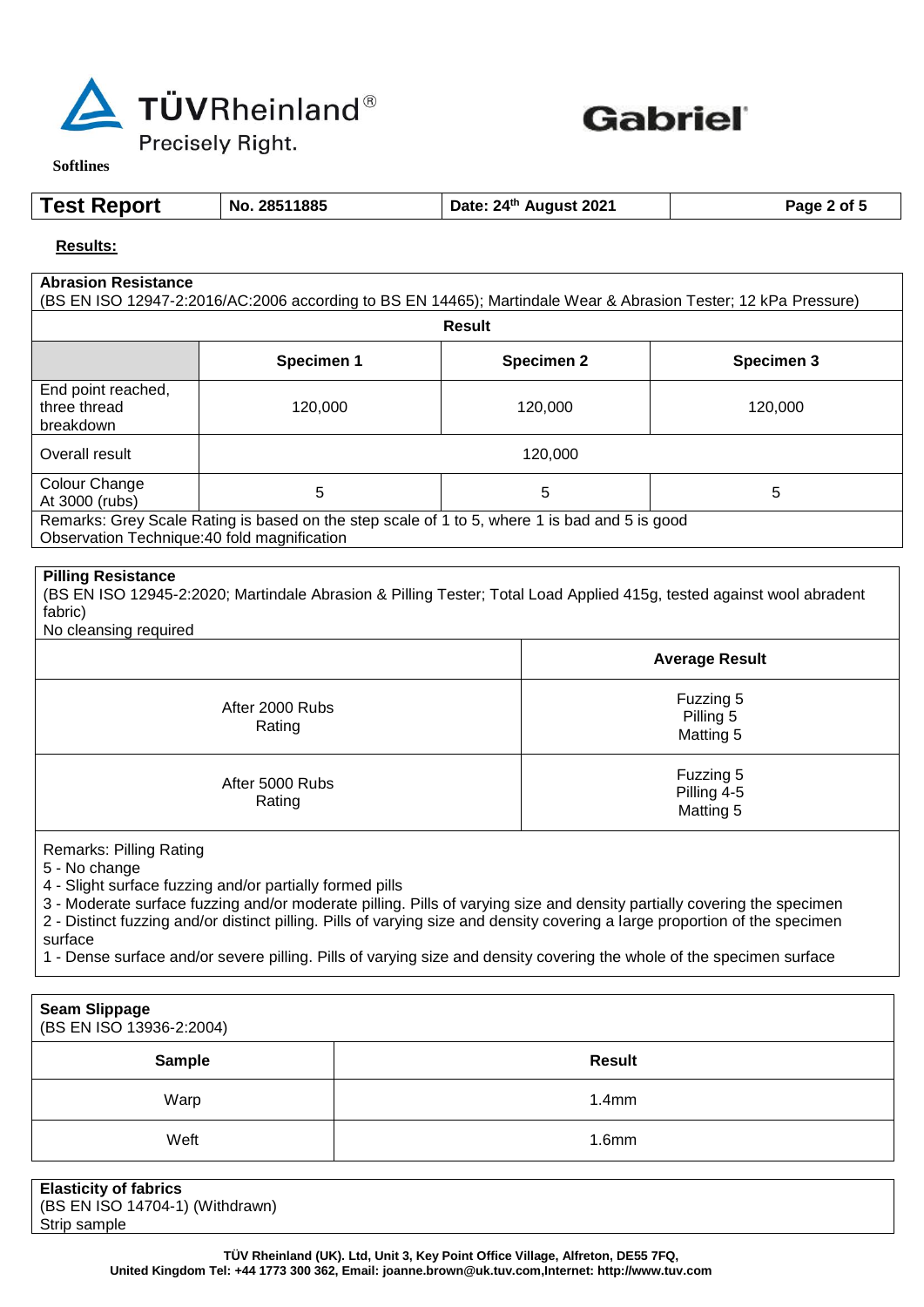



 $\exists$ 

**Softlines** 

| <b>Test Report</b>                                                                                                                              | No. 28511885                                                                                                                                                                                                                                                                                                                                                                                                                                                                                                                                                                                                                                                                                                                                         |             | Date: 24th August 2021                             |  | Page 3 of 5                                         |
|-------------------------------------------------------------------------------------------------------------------------------------------------|------------------------------------------------------------------------------------------------------------------------------------------------------------------------------------------------------------------------------------------------------------------------------------------------------------------------------------------------------------------------------------------------------------------------------------------------------------------------------------------------------------------------------------------------------------------------------------------------------------------------------------------------------------------------------------------------------------------------------------------------------|-------------|----------------------------------------------------|--|-----------------------------------------------------|
|                                                                                                                                                 |                                                                                                                                                                                                                                                                                                                                                                                                                                                                                                                                                                                                                                                                                                                                                      |             | <b>Result</b>                                      |  |                                                     |
| Load at 27.5N                                                                                                                                   | <b>Elongation %</b>                                                                                                                                                                                                                                                                                                                                                                                                                                                                                                                                                                                                                                                                                                                                  |             | <b>Un-Recovered Elongation at 1 Mins</b><br>$(\%)$ |  | <b>Un-Recovered Elongation at 30</b><br>Mins $(\%)$ |
| Warp                                                                                                                                            | 5.61                                                                                                                                                                                                                                                                                                                                                                                                                                                                                                                                                                                                                                                                                                                                                 |             | 0.4                                                |  | 0.0                                                 |
| Weft                                                                                                                                            | 4.44                                                                                                                                                                                                                                                                                                                                                                                                                                                                                                                                                                                                                                                                                                                                                 |             | 0.2                                                |  | 0.0                                                 |
| <b>Snagging Resistance (Rotating Chamber Method)</b><br>(BS 8479:2008)<br>2000 Revolutions<br>Defect type<br><b>Measuring position</b><br>Grade |                                                                                                                                                                                                                                                                                                                                                                                                                                                                                                                                                                                                                                                                                                                                                      |             |                                                    |  |                                                     |
| Length                                                                                                                                          | $4 - 5$                                                                                                                                                                                                                                                                                                                                                                                                                                                                                                                                                                                                                                                                                                                                              | A           |                                                    |  |                                                     |
| Width<br><b>Total number of</b>                                                                                                                 | $4 - 5$                                                                                                                                                                                                                                                                                                                                                                                                                                                                                                                                                                                                                                                                                                                                              |             |                                                    |  |                                                     |
| snags<br>Remark:                                                                                                                                |                                                                                                                                                                                                                                                                                                                                                                                                                                                                                                                                                                                                                                                                                                                                                      | Small snags |                                                    |  |                                                     |
| Grading<br>$A =$ Snagging<br>$B =$ Protrusions<br>$C = Indentations$<br>$F = Filamentation$                                                     | $5 = No$ snags or other surface defects<br>4 = Snags or other surface defects in isolated areas<br>3 = Snags or other surface defects partially covering the surface<br>$2$ = Snags or other surface defects covering a large proportion of the surface<br>$1 =$ Snags or other surface defects covering the entire surface<br><b>Classification system for surface defects</b><br>D = Shiners, pulled threads or other distortions of the fabric structure, occurring in close proximity to snag loops and/or not<br>associated with any snag loop<br>$E =$ Visible defects due to colour contrasts<br>G = Any other defects specific to the fabric type and which detract from the original surface appearance<br>$X = No$ visible surface defects |             |                                                    |  |                                                     |
|                                                                                                                                                 |                                                                                                                                                                                                                                                                                                                                                                                                                                                                                                                                                                                                                                                                                                                                                      |             |                                                    |  |                                                     |
| <b>Tensile Strength</b><br>(BS EN ISO 13934-1:2013)                                                                                             |                                                                                                                                                                                                                                                                                                                                                                                                                                                                                                                                                                                                                                                                                                                                                      |             |                                                    |  |                                                     |

|      | <b>Result</b> |
|------|---------------|
| Warp | 1456.7N       |
| Weft | 2088.6N       |

**Tearing Strength** (BS EN ISO 13937-1:2000; Elmendorf Tear)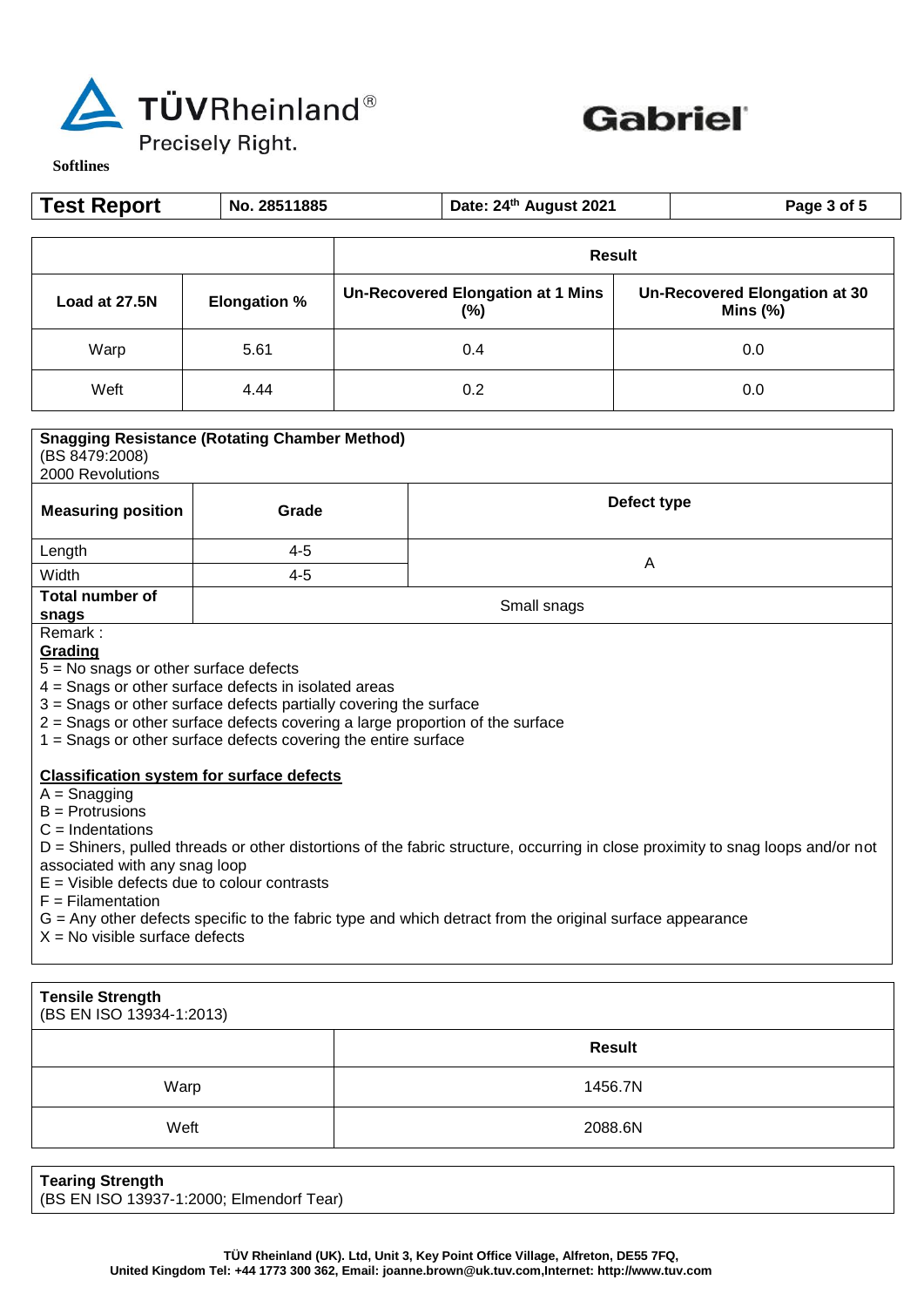



**Softlines** 

| <b>Test Report</b> | No. 28511885 | Date: 24th August 2021 | Page 4 of 5 |
|--------------------|--------------|------------------------|-------------|
|                    |              | <b>Result</b>          |             |
| Warp               |              | $64 + N$               |             |
| Weft               |              | $64 + N$               |             |

|  | <b>Colour Fastness To Water</b> |  |  |
|--|---------------------------------|--|--|
|--|---------------------------------|--|--|

(BS EN ISO 105-E01: 2013) test specimen in vertical position

|                        | <b>Result</b> |
|------------------------|---------------|
| <b>Colour Change</b>   | 5             |
| <b>Self-Staining</b>   | 5             |
| <b>Colour Staining</b> | <b>Result</b> |
| Acetate                | э             |
| Cotton                 |               |
| Polyamide              |               |
| Polyester              |               |
| <b>Acrylic</b>         |               |
| Wool                   | n             |

## **Colour Fastness To Washing**

| (BS EN ISO 105-C06: 2010)                                                                      |               |
|------------------------------------------------------------------------------------------------|---------------|
|                                                                                                | <b>Result</b> |
| <b>Colour Change</b>                                                                           | 5             |
| <b>Self-Staining</b>                                                                           | 5             |
| <b>Colour Staining</b>                                                                         | <b>Result</b> |
| Acetate                                                                                        | 5             |
| Cotton                                                                                         | 5             |
| Polyamide                                                                                      | 5             |
| <b>Polyester</b>                                                                               | 5             |
| <b>Acrylic</b>                                                                                 | 5             |
| Wool                                                                                           | 5             |
| Remark: Grey Scale rating is based on the 5-step scale of 1 to 5, where 1 is bad and 5 is good |               |

| <b>Colour Fastness To Perspiration</b><br>(BS EN ISO 105-E04: 2013) |               |                 |
|---------------------------------------------------------------------|---------------|-----------------|
|                                                                     | <b>Result</b> |                 |
|                                                                     | <b>Acid</b>   | <b>Alkaline</b> |
| <b>Colour Change</b>                                                | 5             | 5               |
| <b>Self-Staining</b>                                                | 5             | 5               |
| <b>Colour Staining</b>                                              | <b>Result</b> | <b>Result</b>   |
| Acetate                                                             | 5             | 5               |
| <b>Cotton</b>                                                       | 5             | 5               |
| Polyamide                                                           | 5             | 5               |
| <b>Polyester</b>                                                    | 5             | 5               |
| <b>Acrylic</b>                                                      | 5             | 5               |
| Wool                                                                | 5             | 5               |

Remark: Grey Scale rating is based on the 5-step scale of 1 to 5, where 1 is bad and 5 is good

 **TÜV Rheinland (UK). Ltd, Unit 3, Key Point Office Village, Alfreton, DE55 7FQ,** 

 **United Kingdom Tel: +44 1773 300 362, Email: joanne.brown@uk.tuv.com,Internet: http://www.tuv.com**